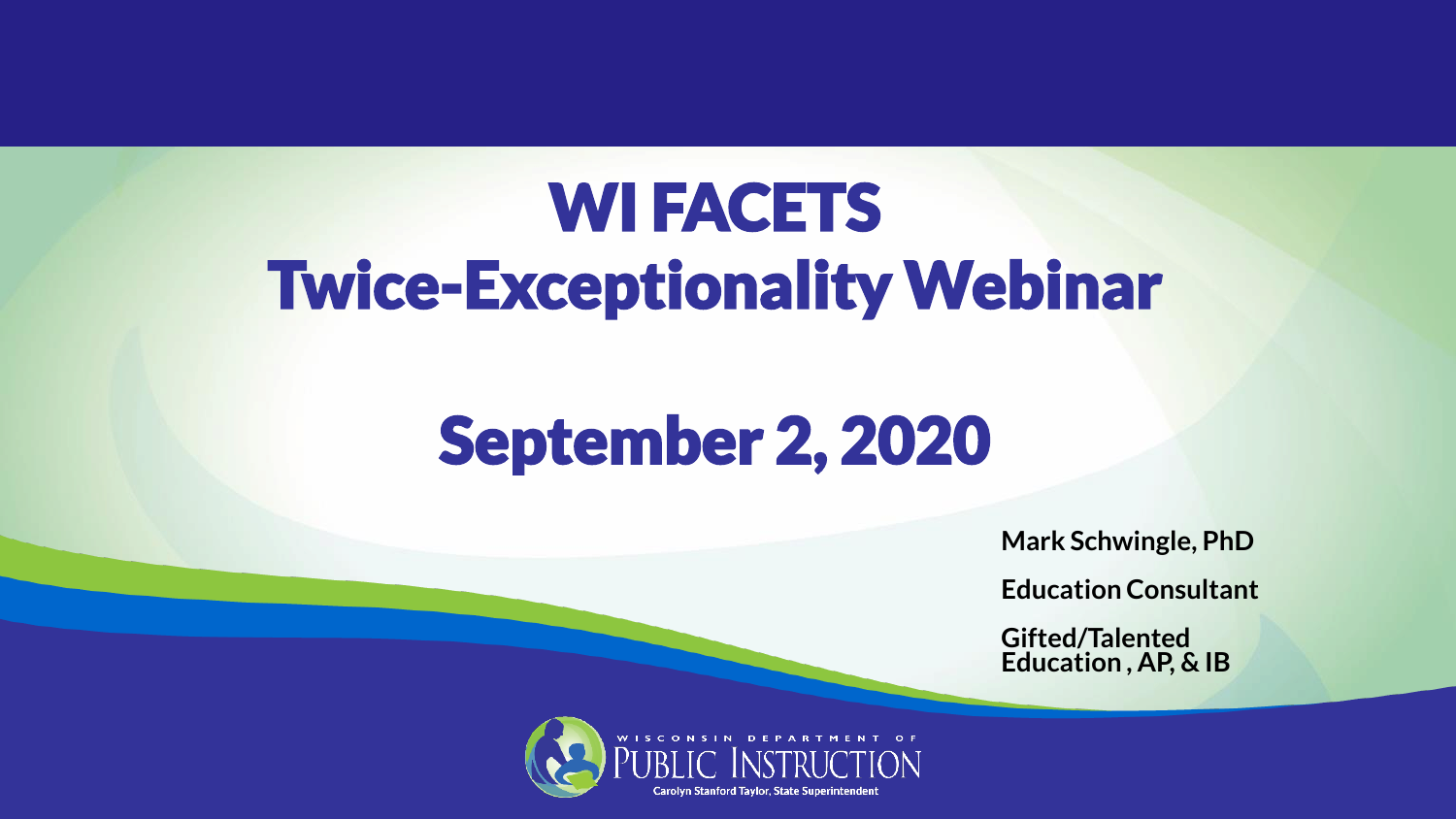### Today's Agenda

- Brainstorming activity
- Rhetorical question re: giftedness
- #AdministrativeRules contextual information
- Twice-Exceptional (or 2e) the 5 W's of twice-exceptionality
- What now? What next?
- Resources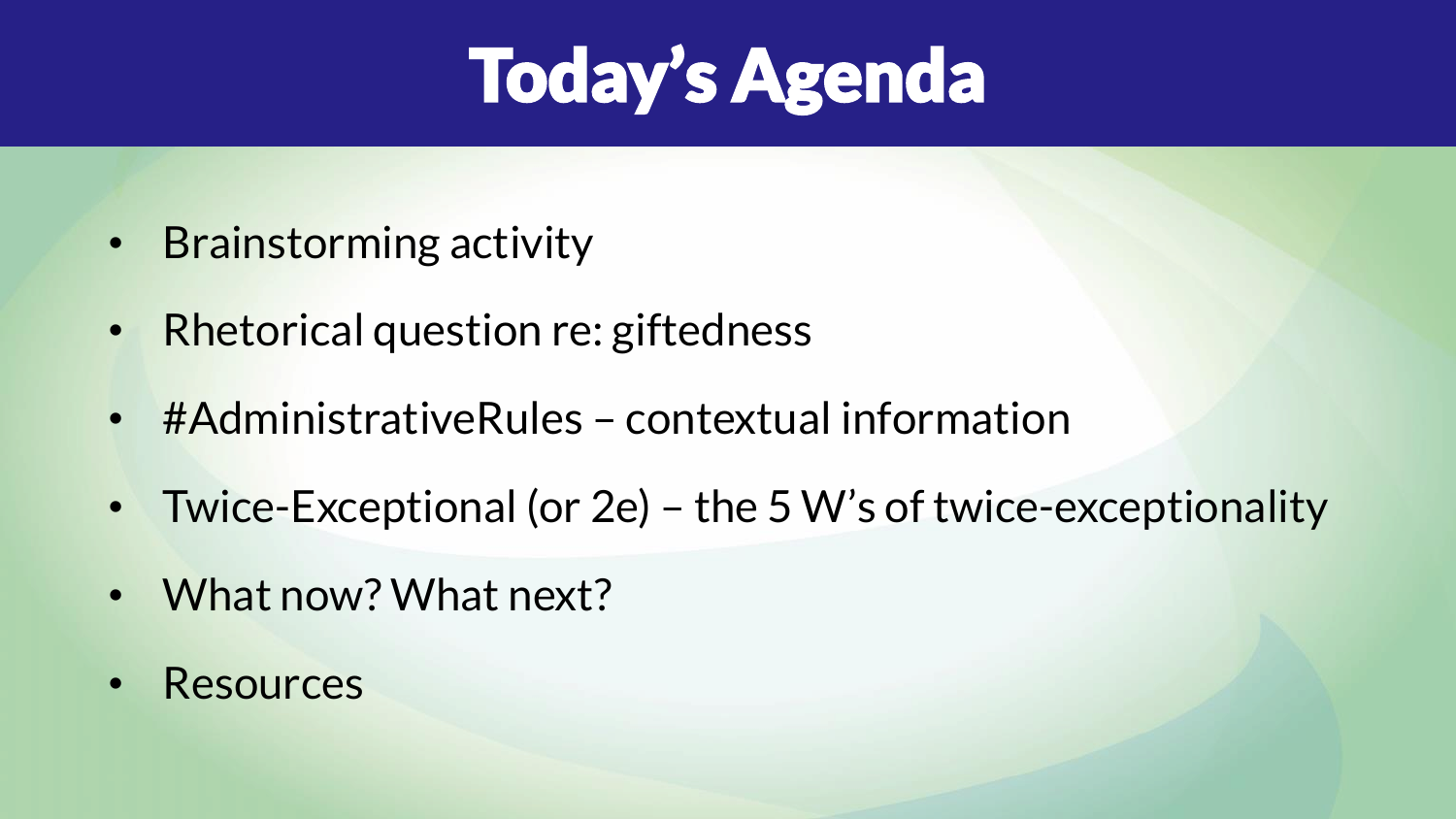#### Gifted Administrative Rules

Administrative Rule 8.01(2)(t)2. Each school district board shall establish a plan and designate a person to coordinate the gifted and talented program. Gifted and talented pupils shall be identified as required in s. 118.35 (1), Stats. This identification shall occur in kindergarten through grade 12 in general intellectual, specific academic, leadership, creativity, and visual and performing arts. A pupil may be identified as gifted or talented in one or more of the categories under s. 118.35 (1), Stats. The identification process shall result in a pupil profile based on multiple measures, including but not limited to standardized test data, nominations, rating scales or inventories, products, portfolios, and demonstrated performance. Identification tools shall be appropriate for the specific purpose for which they are being employed. The identification process and tools shall be responsive to factors such as, but not limited to, pupils' economic conditions, race, gender, culture, native language, developmental differences, and identified disabilities as described under subch. V of ch. 115, Stats. The school district board shall provide access, without charge for tuition, to appropriate programming for pupils identified as gifted or talented as required under ss. 118.35 (3) and 121.02 (1) (t), Stats. The school district board shall provide an opportunity for parental participation in the identification and resultant programming.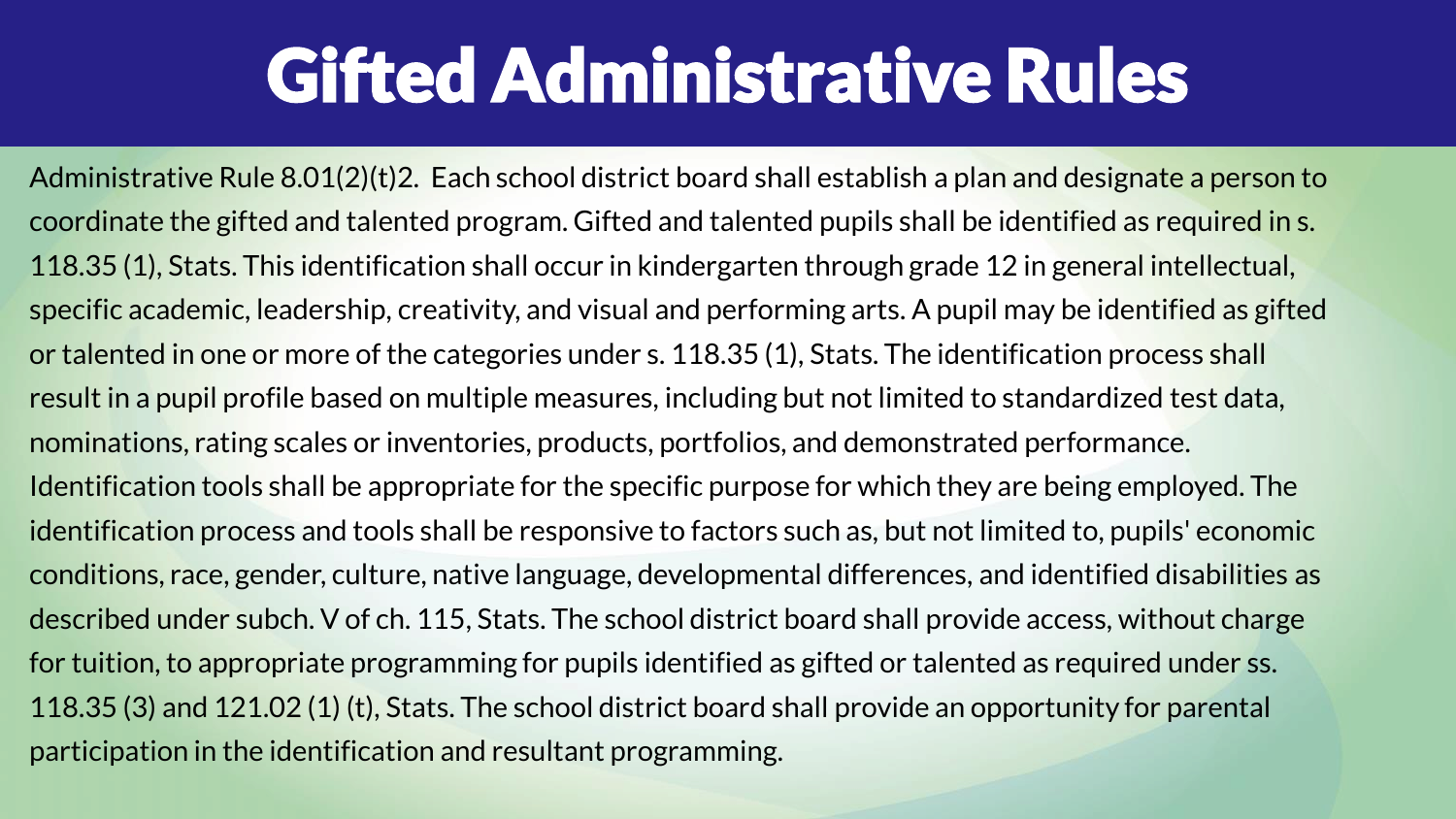

- All Wisconsin public school districts need a GT plan
- All Wisconsin public school districts need a GT coordinator
- GT plan should address both the gifted identification process and appropriate programming for identified gifted learners
- The identification process must address all five potential domains of giftedness and use multiple measures
- The identification process and tools must be responsive to factors such as race, gender, economic conditions, native language, etc.
- Providing parents the opportunity to participate in identification and programming discussions is non-negotiable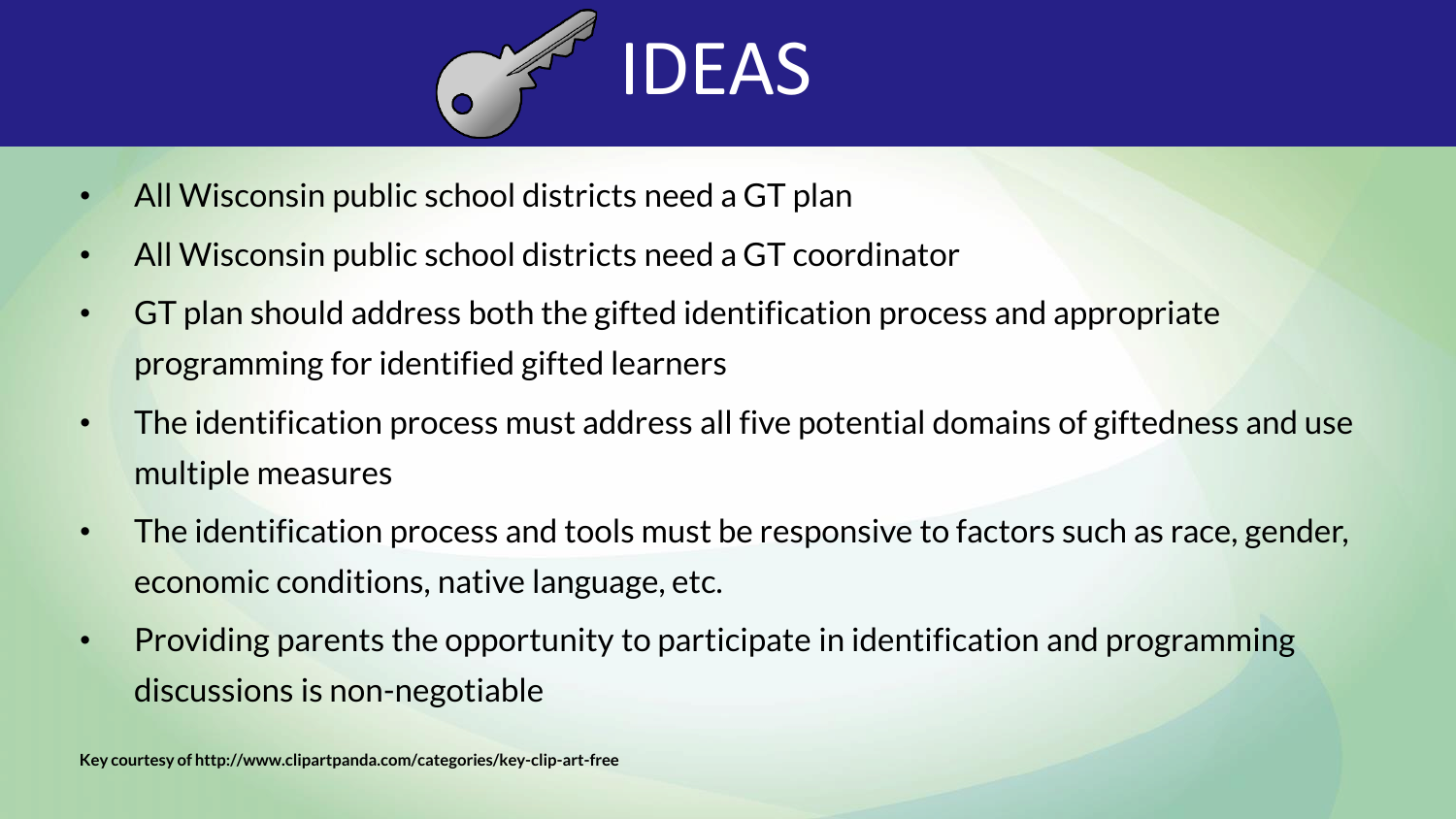

"The excellence gap … is [the] difference between proportions of subgroups of students performing at the highest levels of achievement …" (Plucker, Burroughs and Song (2010)).

Wisconsin currently has a stark excellence gap for students eligible for free/reduced price lunch, English learners, twice-exceptional students, and students of color.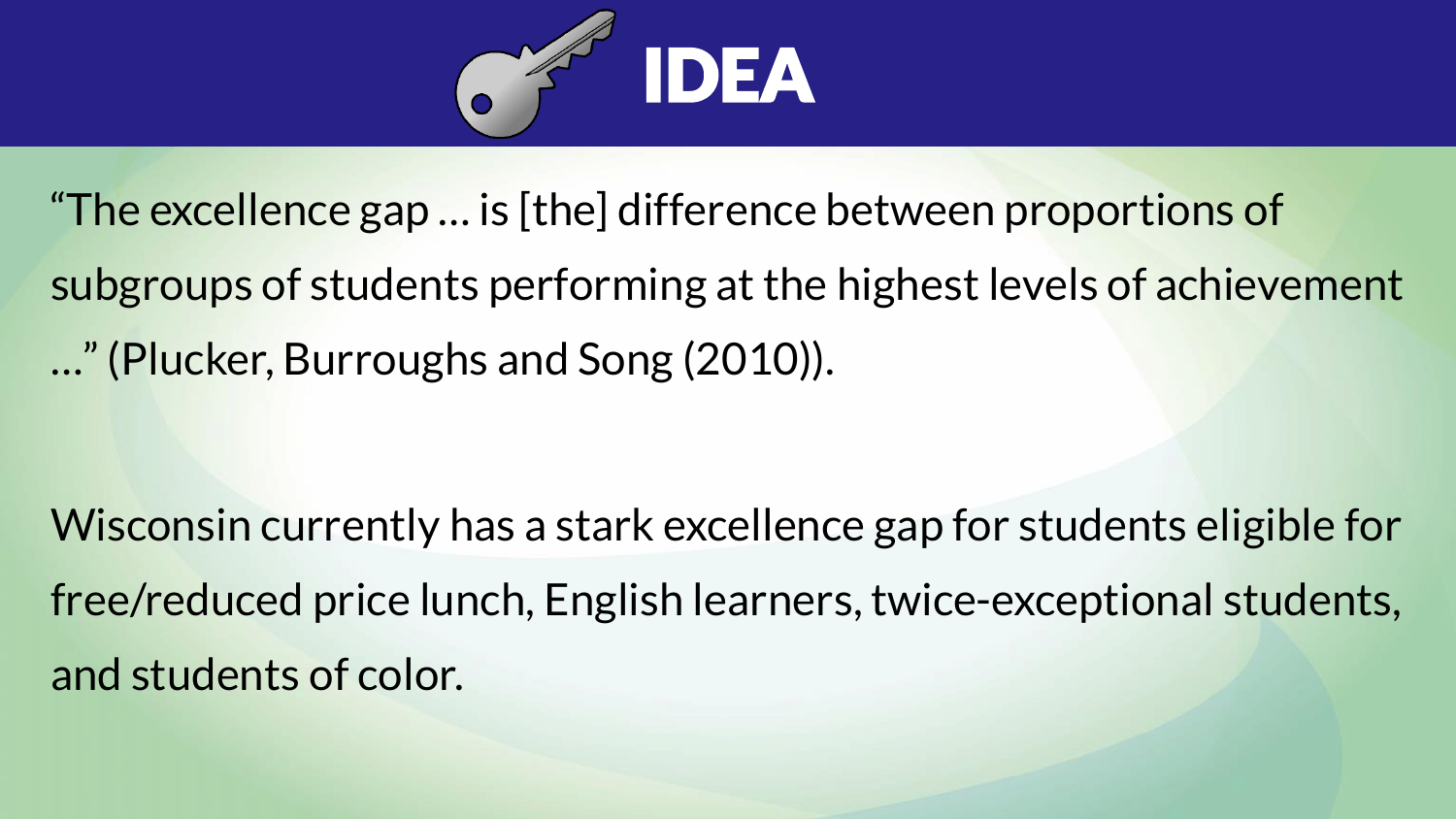

Twice-Exceptional -**"**Some students who are gifted and talented may also have a disability or mental health diagnosis in one or more domains, e.g., Attention Deficit Hyperactivity Disorder, dyslexia, dysgraphia, or Autism Spectrum Disorder." (NAGC Position Paper on "What is Giftedness?," downloaded August 2020)

"Twice-exceptional \'twis-ik-'sep-shənl\ adj (1990) having exceptional academic ability in one or more area(s) and challenged by a learning/social emotional disability or diagnosed disorder." [\(Belin-Blank,](https://belinblank.education.uiowa.edu/research/ini-collab.aspx#about) accessed August 2020)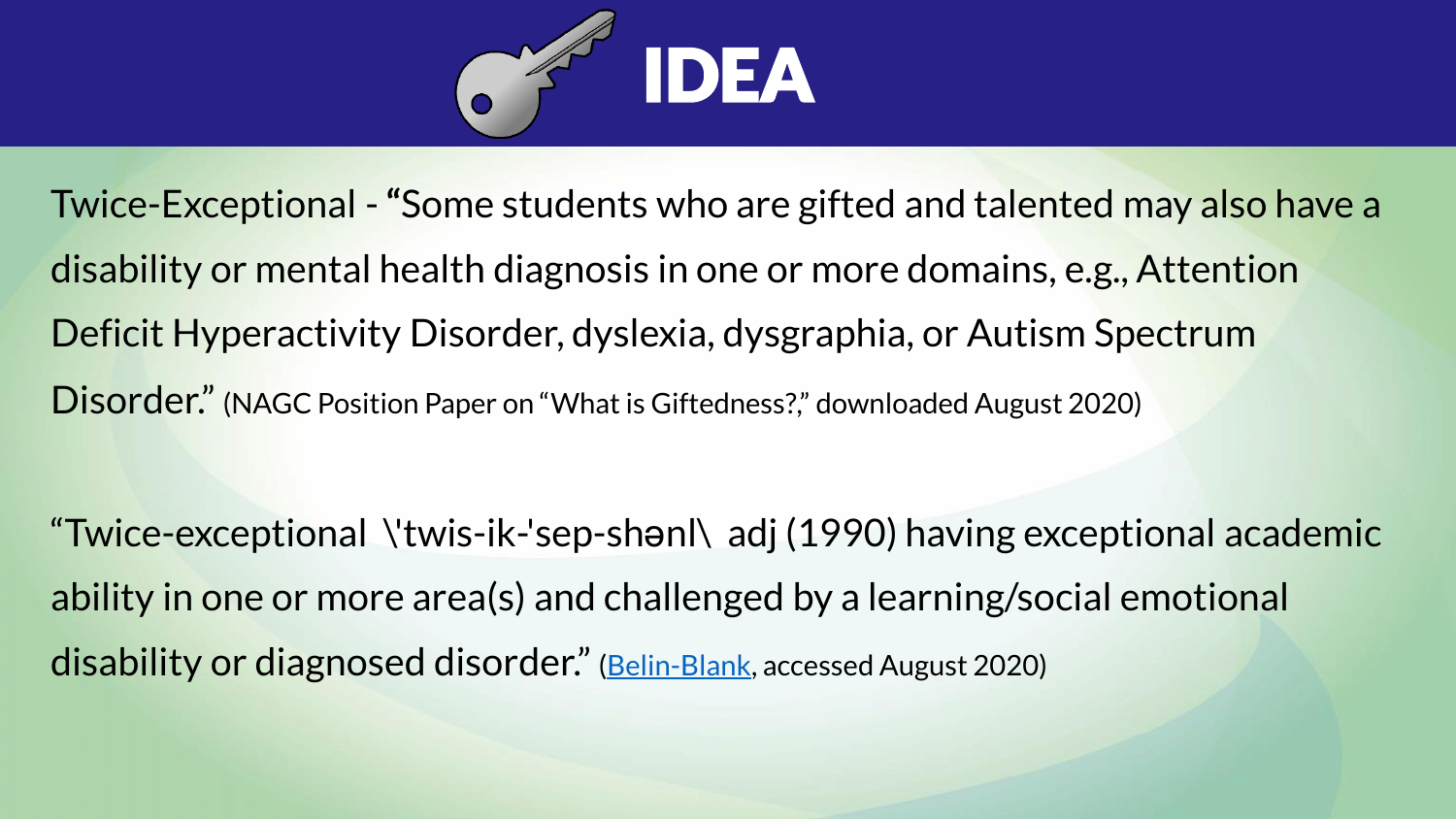

- "...[E]stimates of students who are both gifted and have a
- disability range from approximately 180,000 (Davis & Rimm, 2003) to a high of 360,000 students in America's schools
- (National Education Association, 2006)" (Reis et al, 2014)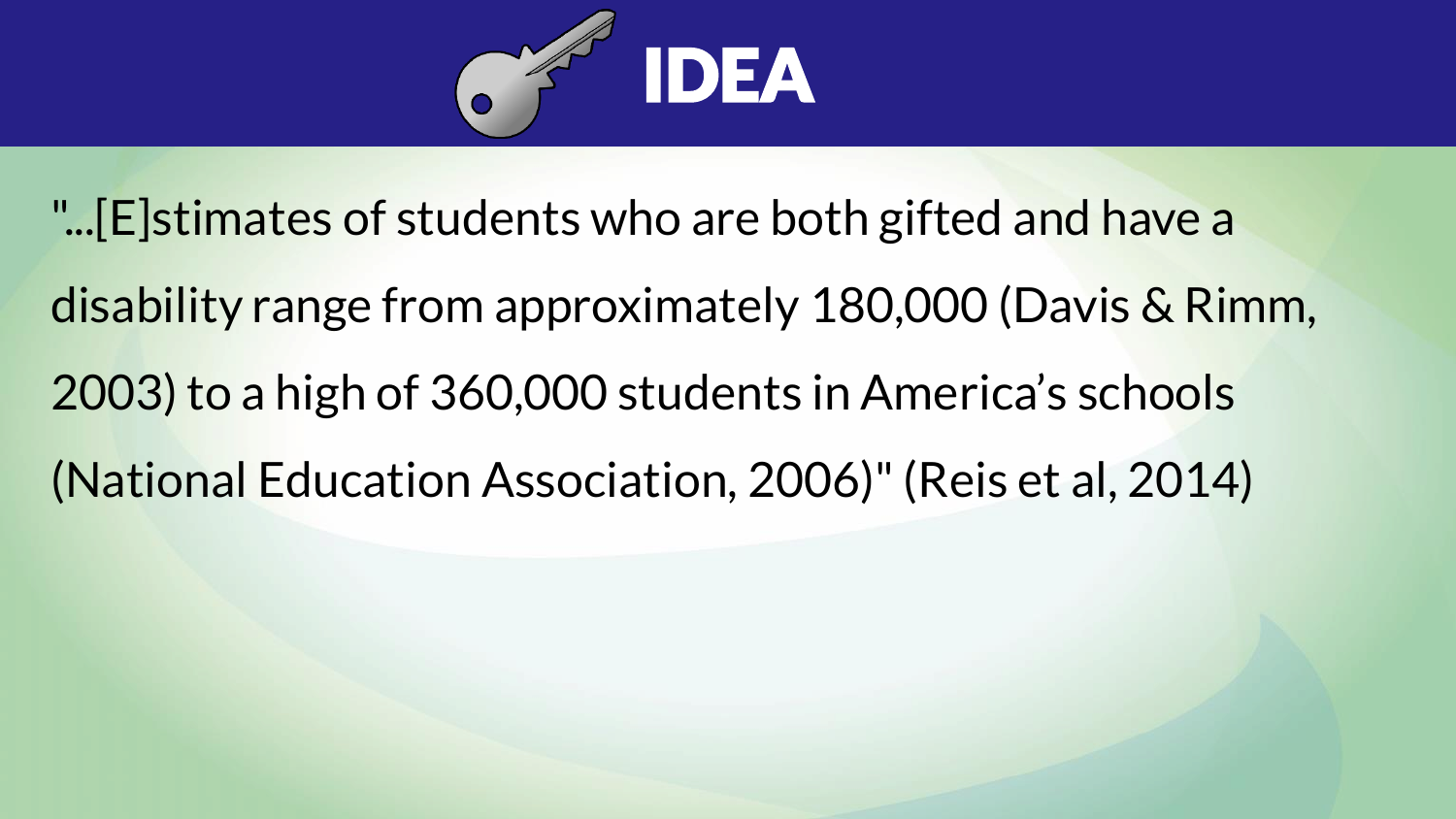

"Despite the fact that the Marland Report and IDEA were federal initiatives and both recognized that students were individuals with cognitive and academic differences who needed individualized attention, they remained disconnected. This changed with the 2004 reauthorization of IDEA (IDEA-2004), which recognized through new regulations, that children who are gifted and talented may also have disabilities." (from NAGC's Twice-Exceptionality White Paper, downloaded August 2020).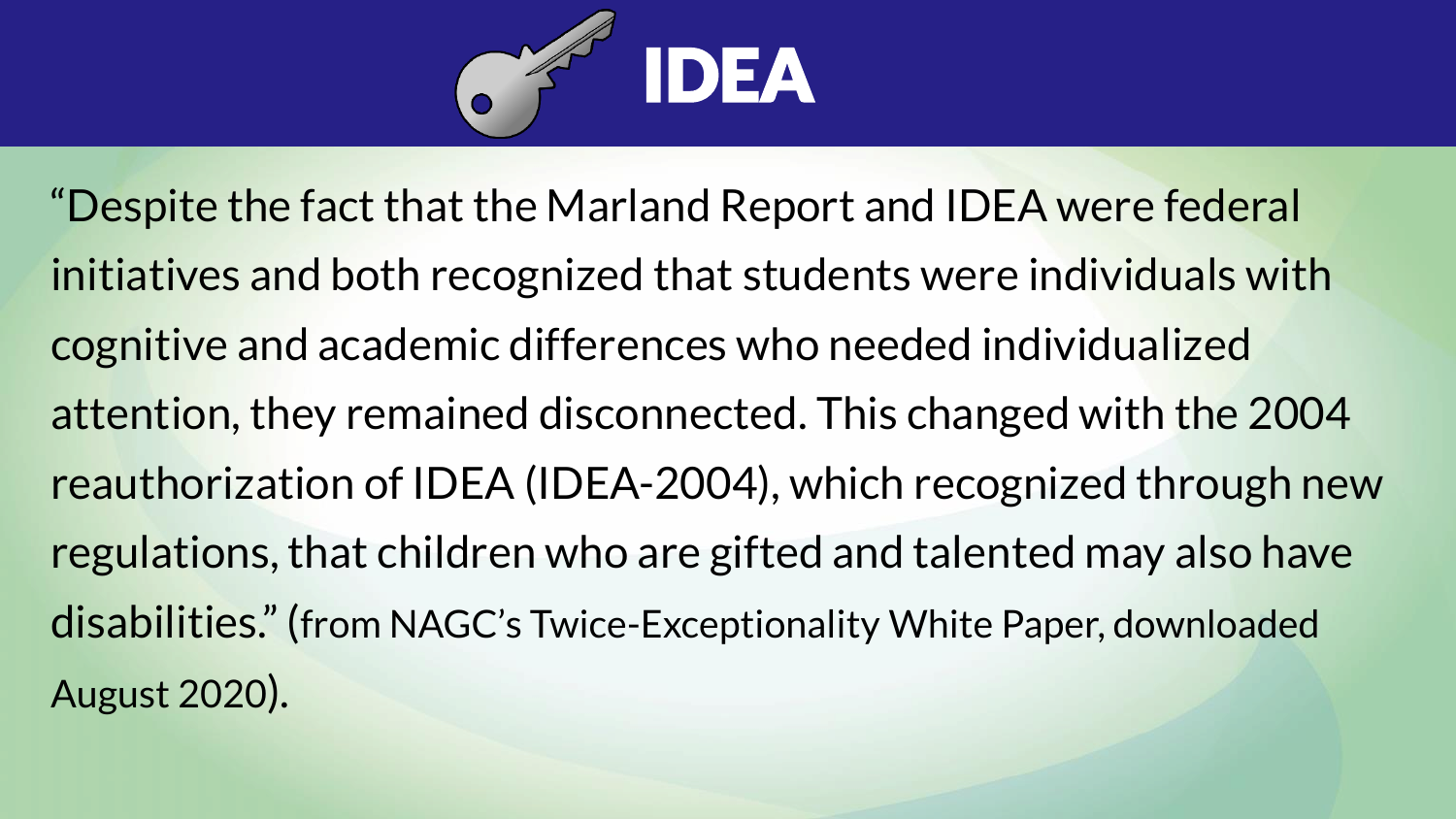

"Being twice-exceptional may negatively impact gifted education identification and opportunity to foster talents, as well as psychosocial functioning. Twice-exceptional students' area(s) of disability often impact performance on academic tests that is commensurate to their advanced abilities and potential. Accurate identification of both talent and disability domains is crucial to guide appropriate psychological and educational planning." (NAGC Position Paper on "What is Giftedness?", downloaded August 2020)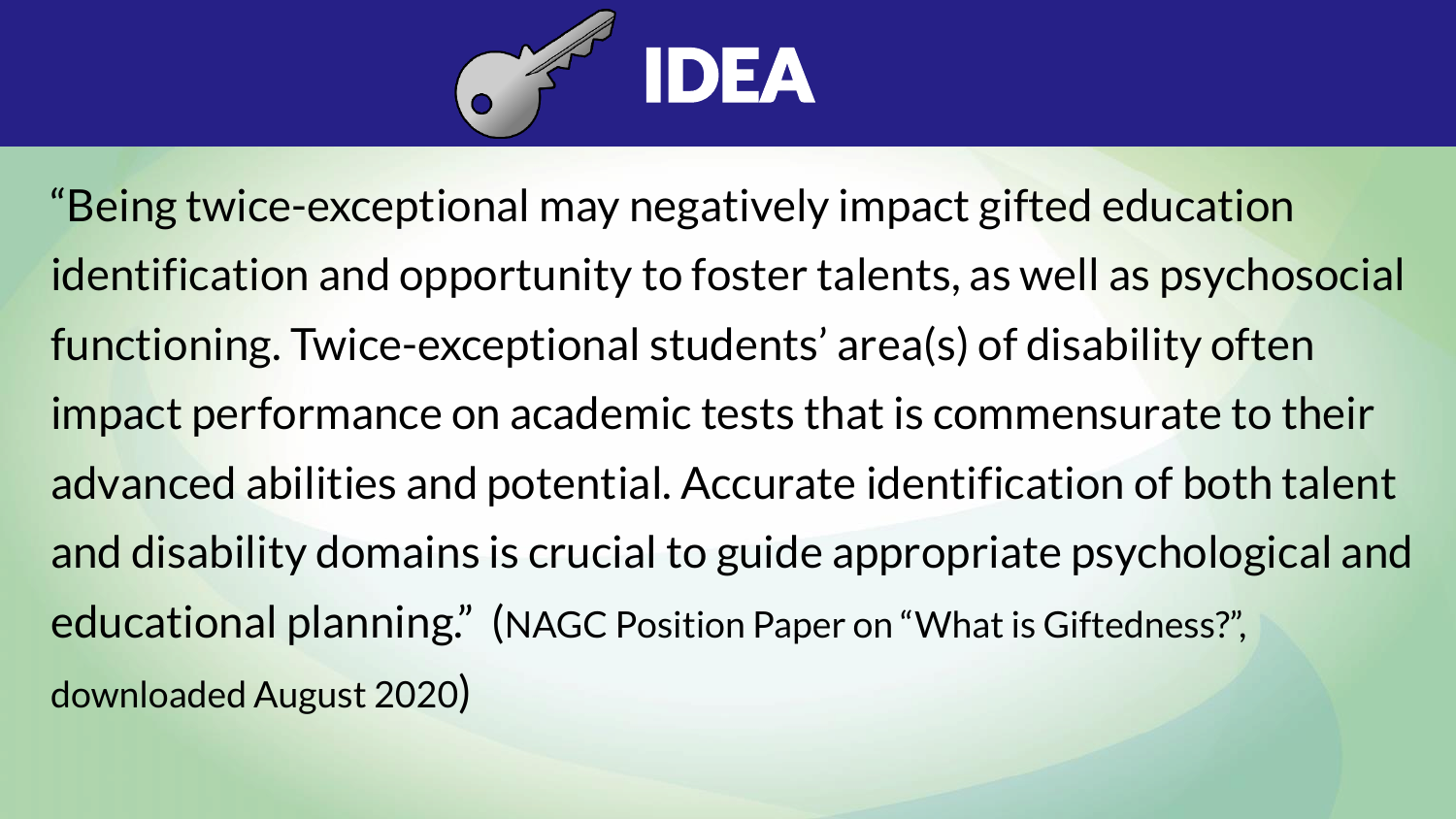

"Some practitioners still consider the terms deficit and giftedness to be incompatible (Baum, Rizza, & Renzulli, 2006). Schultz (2012), for example, found resistance from educators to enable 2E students access to advancedlevel programs. Schultz further noted that even if 2E students are admitted to advanced classes, their teachers remained reluctant to implement appropriate accommodations to support their learning challenges despite these accommodations being explicitly stated in their Individual Education Plans (IEP) or 504 Plans." (Reis et al, 2014, p. 217)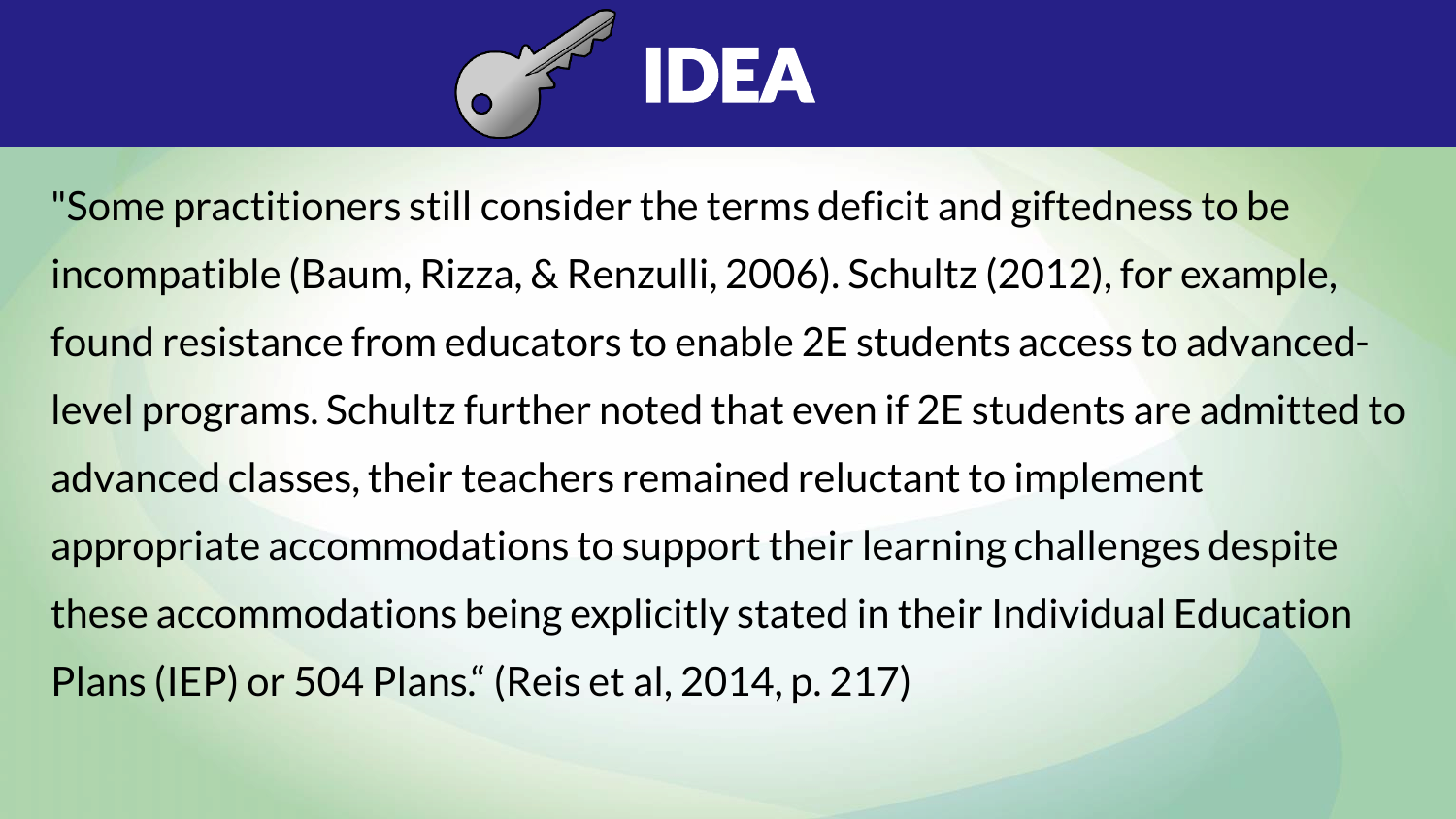

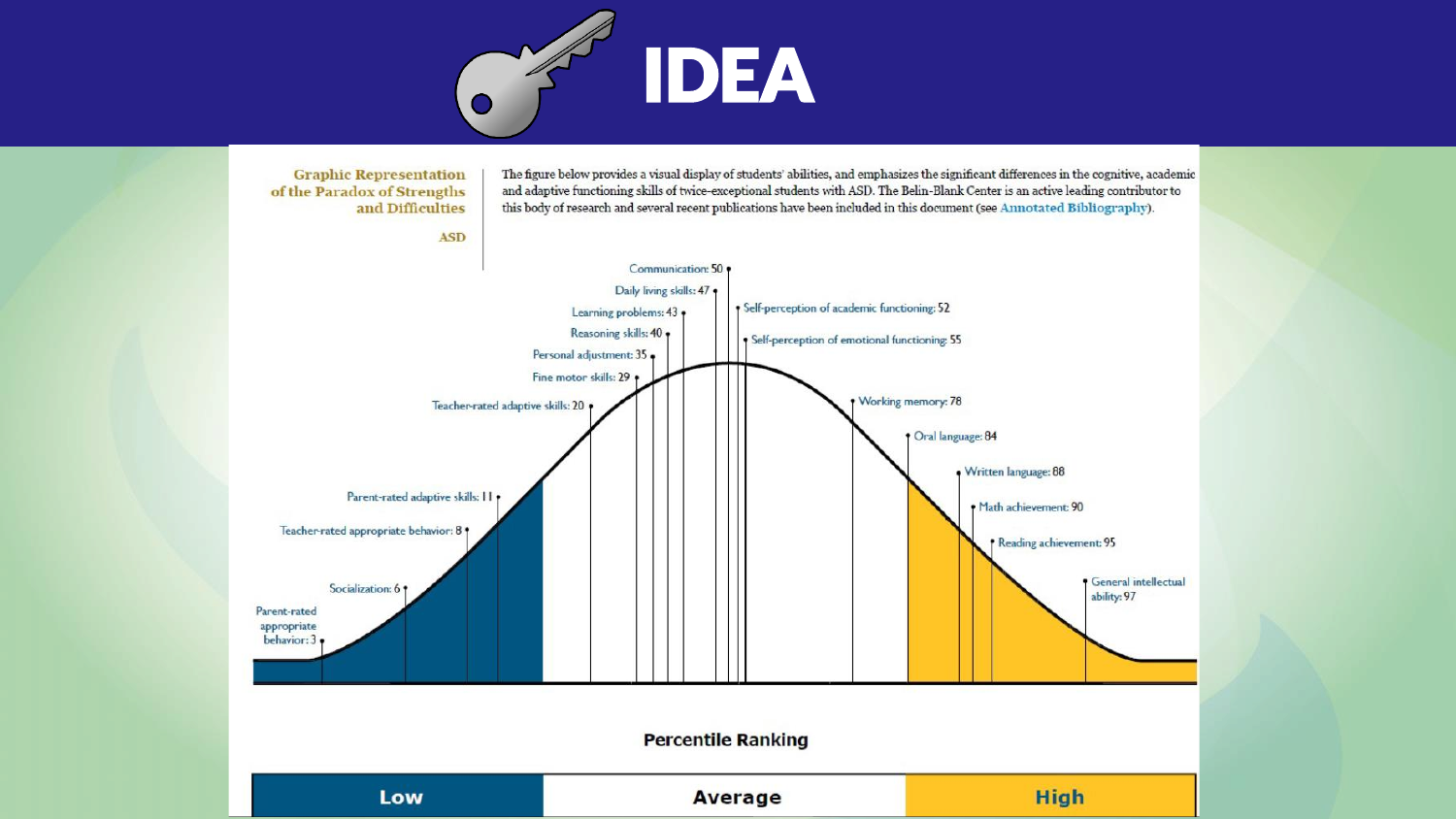### What Now? What Next?

Training on identifying excellence gaps, using culturally & linguistically responsive practices, Equitable Multi-Level System of Supports (E-MLSS), gifted education writ large, differentiation, family engagement, and lessons learned through our federal Javits grant has occurred and will be continuing.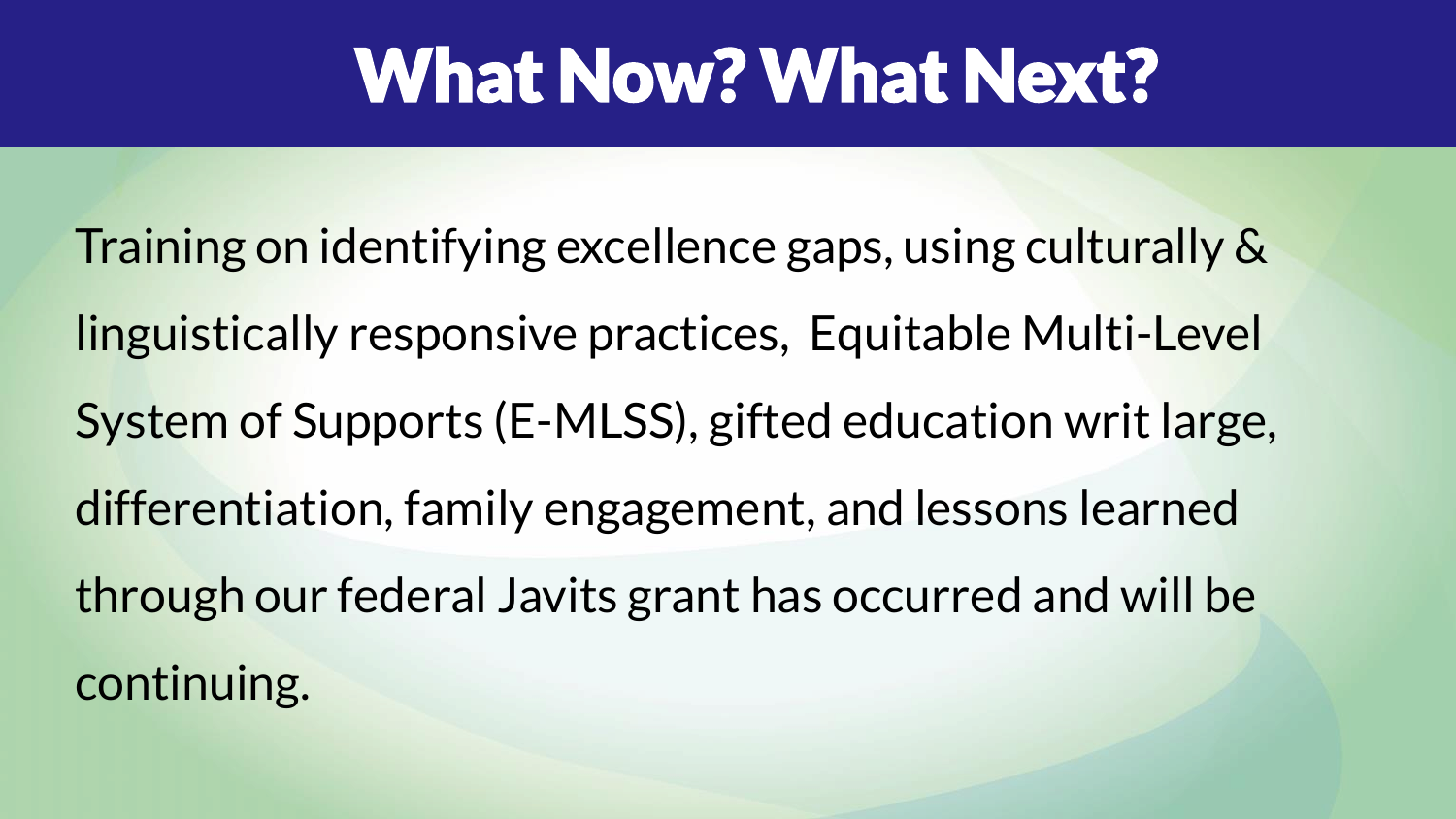## What Now? What Next? (continued)

In the [Education Forward](https://dpi.wi.gov/education-forward) guidance, the DPI Special Education team shared how ideas like of Universal Design for Learning (UDL) and Equitable Multi-Level System of Supports (E-MLSS) are central to this work (i.e., "Ensure principles of [UDL] within an [E-MLSS] are guiding the instructional design and decision making.")

As part of our Leading for Learning work, we are pushing the ideas of UDL as a framework for meeting the needs of all students. And, using E-MLSS to match supports to needs has been--and continues to be-- a central focus for our work of G/T kids, too. This is an important example of where approaches are aligned to best serve the needs of all students, including 2e students.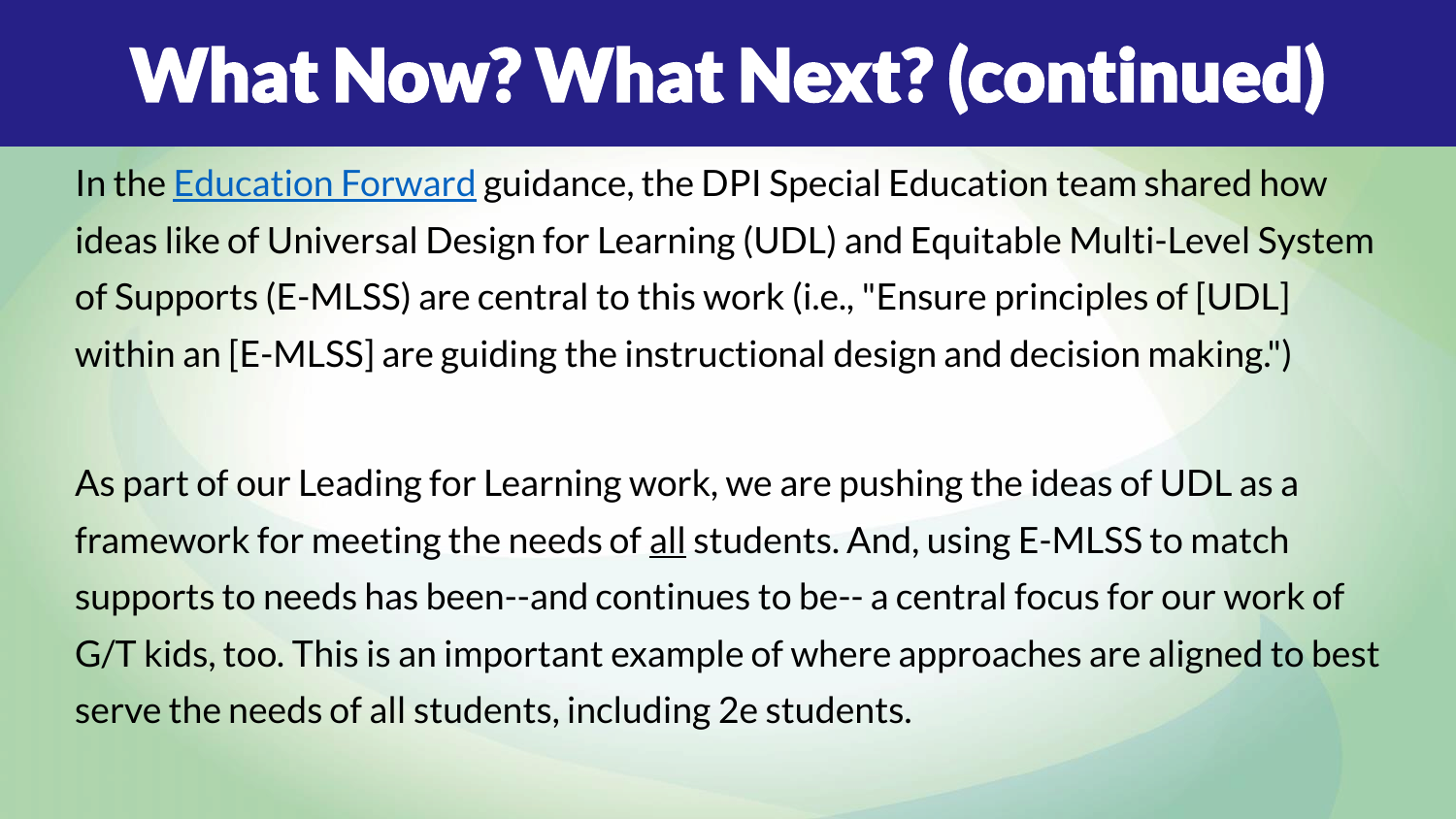

- NAGC's [White Paper](https://www.nagc.org/sites/default/files/Position%20Statement/twice%20exceptional.pdf) on Twice-Exceptionality
- NAGC's "What is Giftedness?" [webpage](https://www.nagc.org/resources-publications/resources/what-giftedness) and definitions
- NAGC's "[Supporting Twice-Exceptional Students](http://www.nagc.org/supporting-twice-exceptional-students)"
- Belin-Blank Center's [Paradox article](https://belinblank.education.uiowa.edu/research/docs/pip2.pdf)
- 2e News ([http://2enews.com\)](http://2enews.com/) Newsletter (subscription required)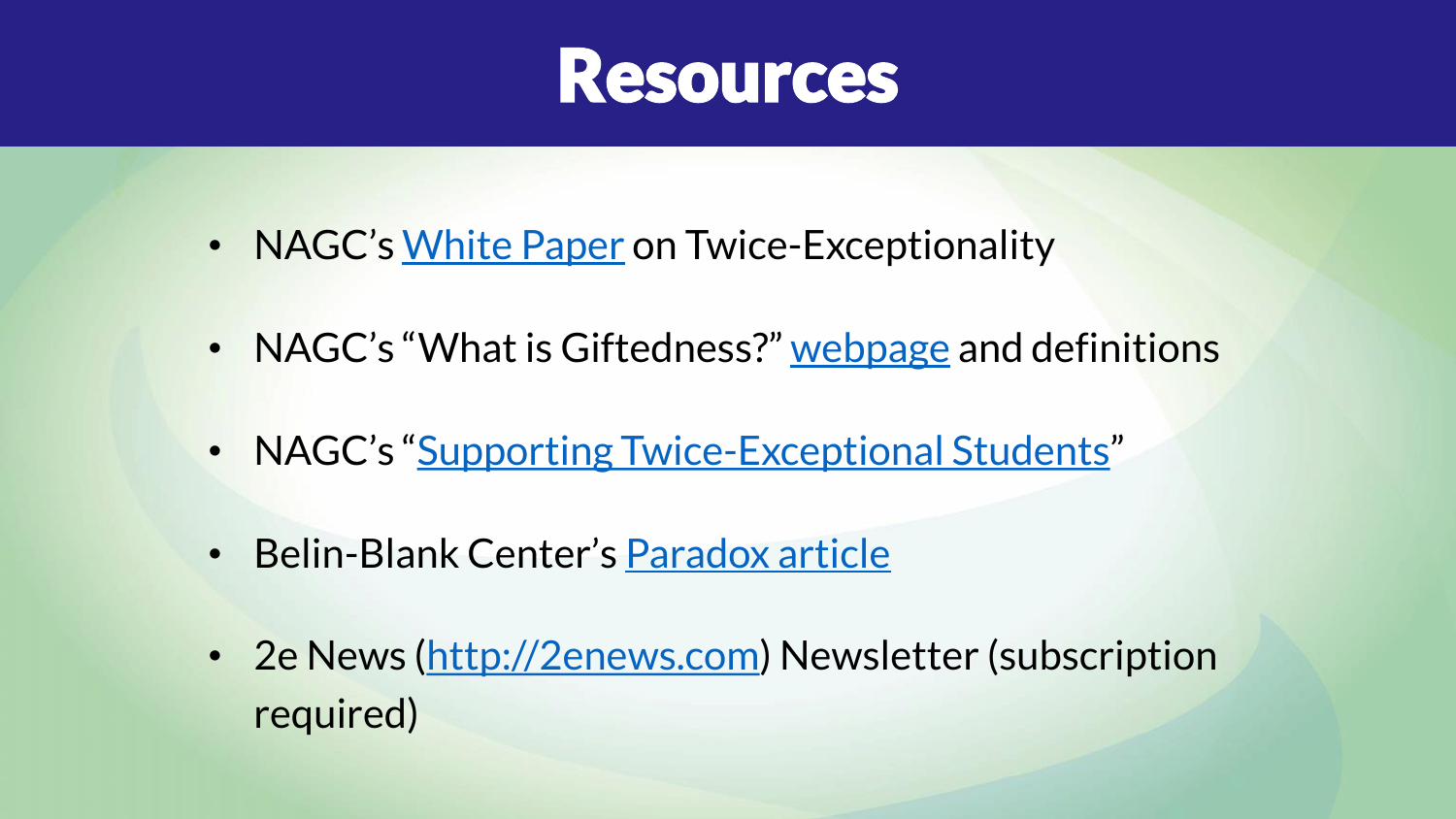

- The Mind Matters podcast focuses on all things gifted. They have spent a considerable amount of time discussing twice-exceptional students. More information about those podcasts can be found at this [link.](https://www.mindmatterspodcast.com/search?q=twice+exceptional)
- One podcast was about how to help 2e students (see episode 25)
- Another that I found particularly engaging was the one on Pathological (or Extreme) Demand Avoidance – PDA. These students MAY also be 2e. PDA is more well known/diagnosed in Europe (see episode 54)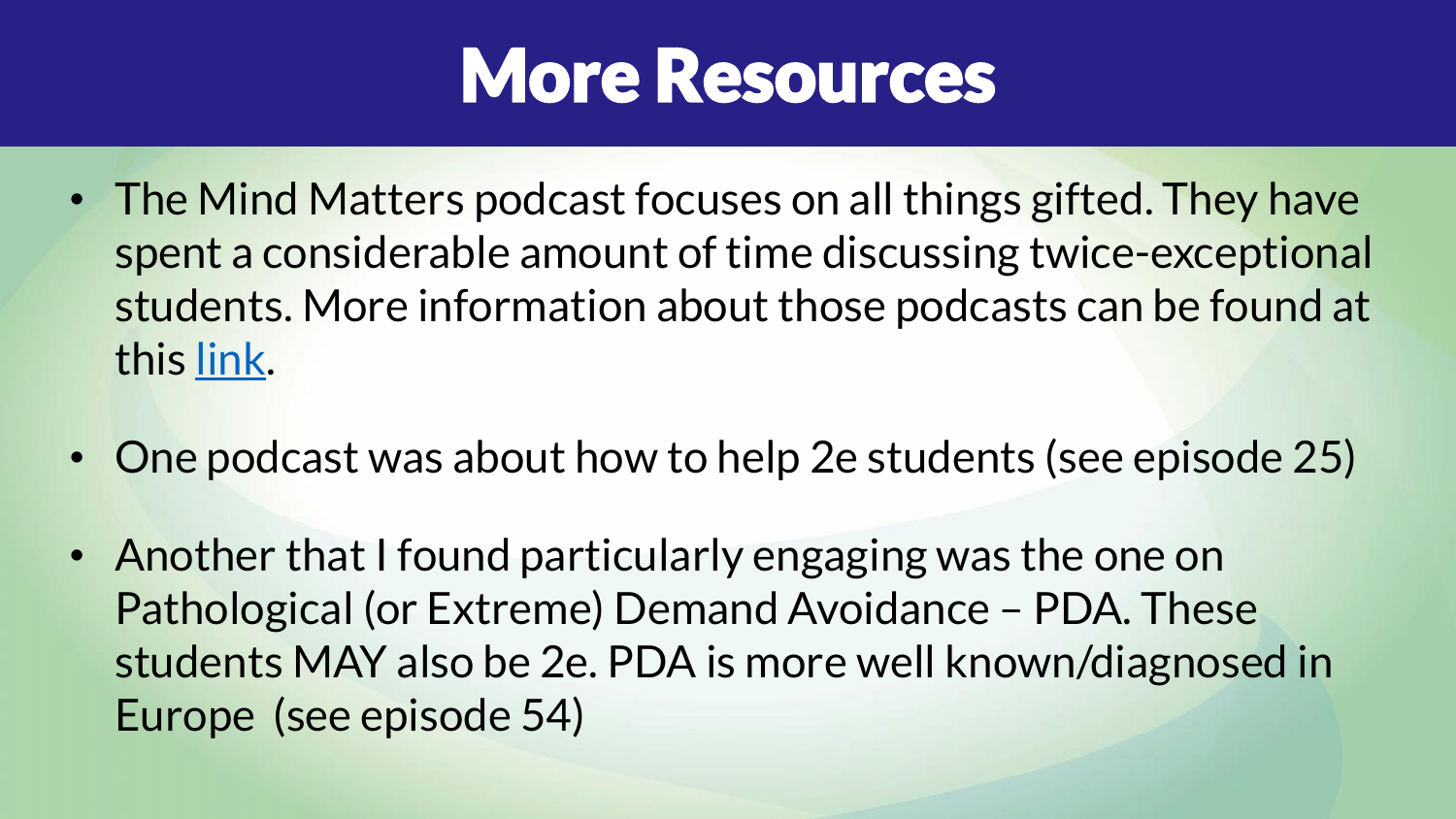

In Chat, please share one or two ideas that resonated with you during this presentation.

• When applicable, please also feel free to share areas of disagreement and/or confusion.

• Thanks in advance for your thoughts.